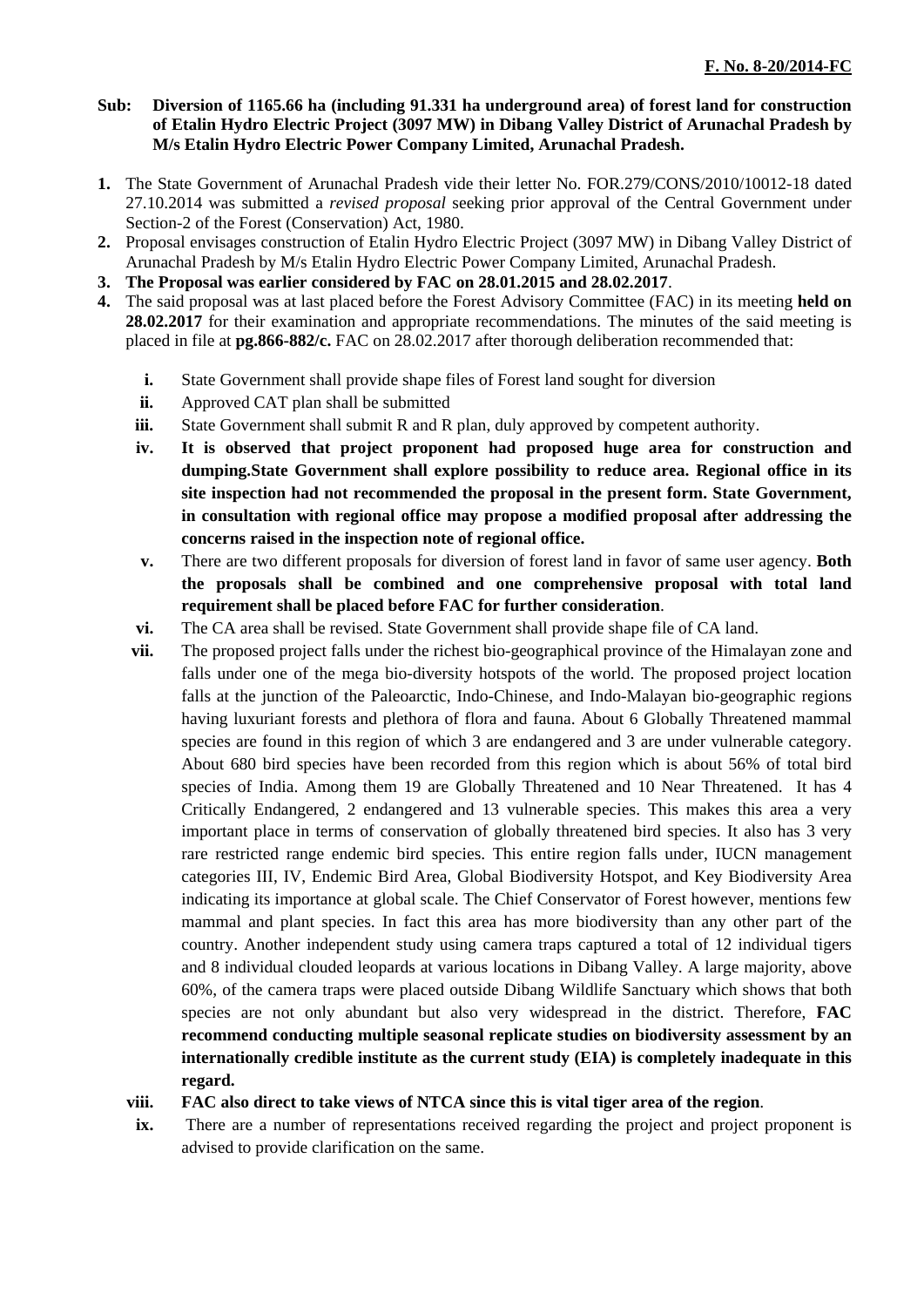- **5.** Ministry vide its letter dated 28.03.2017 **(Pg-915-916/c)** communicatedthe above recommendation to the State Government of Arunachal Pradesh for compliance. A copy of the letter was sent to the Member Secretory NTCA with a request to submit the views of NTCA on the proposal since this is vital tiger area of the region.
- **6.** Government of Arunachal Pradesh vide their letter no. FOR 279/Cons/2010/Vol-1/2123-26 dated 12.02.2018 (Pg. 917-1429/c) submitted the following information on Ministry's letter dated 28.03.2017. Summary of compliance is as under:

| S. No. | <b>Observation of FAC</b>                                                   | <b>Response of State Govt.</b>                                                                  |
|--------|-----------------------------------------------------------------------------|-------------------------------------------------------------------------------------------------|
| i.     | State Government shall provide shape                                        | In this regard, that shape file of the forest land                                              |
|        | files of Forest land sought for diversion                                   | (1165.66 ha) sought for diversion has been<br>provided.                                         |
| ii.    | Approved CAT plan shall be submitted                                        | In this regard, it is stated by the State Govt.                                                 |
|        |                                                                             | that a copy of approved CAT Plan is attached                                                    |
|        |                                                                             | and placed in file at pg. 922-980/c. The                                                        |
|        |                                                                             | revised estimated amount of approved CAT                                                        |
| iii.   | State Government shall submit R and R                                       | Plan is Rs. 4251.57649 lakh.<br>In this regard, it is stated by the State Govt.                 |
|        | plan, duly approved by competent                                            | that a copy of approved R&R Plain is attached                                                   |
|        | authority.                                                                  | and placed in file at (Pg. 981-1158/c)                                                          |
| iv.    | It is observed that project proponent had                                   | In this regard, it is stated by the State Govt.                                                 |
|        | proposed huge area for construction and                                     | that the reply has already been submitted to                                                    |
|        | dumping.<br>State<br>government<br>shall                                    | letter<br>Ministry<br>vide<br>the<br>No.                                                        |
|        | explore possibility to reduce<br>area.                                      | 279/Cons/2007/604-07 dated 29.05.2015.                                                          |
|        | Regional office in its site inspection had                                  |                                                                                                 |
|        | not recommended the proposal in the                                         |                                                                                                 |
|        | present form. State Government, in<br>consultation with regional office may |                                                                                                 |
|        | propose a modified proposal after                                           |                                                                                                 |
|        | addressing the concerns raised in the                                       |                                                                                                 |
|        | inspection note of regional office.                                         |                                                                                                 |
| v.     | There are two different proposals for                                       | In this regard, it is stated by the State Govt.                                                 |
|        | diversion of forest land in favor of same                                   | Anonpani<br>that<br>is<br>a<br>separate<br>small                                                |
|        | user agency. Both the proposals shall be                                    | hydroelectric<br>project<br>located<br>the<br>in                                                |
|        | combined and one comprehensive<br>proposal with total land requirement      | downstream of the proposed Tangon reservoir<br>on Anonpani river. Etalin project is mainly      |
|        | shall be placed before FAC for further                                      | utilizing the water of project is mainly                                                        |
|        | consideration.                                                              | utilizing the water of Dri river; it is a separate                                              |
|        |                                                                             | project on Dri river, origination from Dri                                                      |
|        |                                                                             | catchment area, however dam is also using                                                       |
|        |                                                                             | downstream water from Tangon river.                                                             |
|        |                                                                             | Anonpani<br><b>SHEP</b><br>Further,<br>is<br>located                                            |
|        |                                                                             | exclusively on Tangon river, which falls on                                                     |
|        |                                                                             | the catchment of Tangon river.<br>This river<br>meets the Dri river at a distance of around 1.5 |
|        |                                                                             | Km.                                                                                             |
|        |                                                                             | In view of the above, the two proposals                                                         |
|        |                                                                             | technically cannot be combined and hence                                                        |
|        |                                                                             | need to be considered separately.                                                               |
|        |                                                                             | Anonpani SHEP being a separate independent                                                      |
|        |                                                                             | project, shall be taken up for construction                                                     |
|        |                                                                             | after receipt of all statutory clearances.                                                      |
|        |                                                                             | In-principle approval has been accorded to                                                      |
|        |                                                                             | Anonpani SHEP by the Regional Office of                                                         |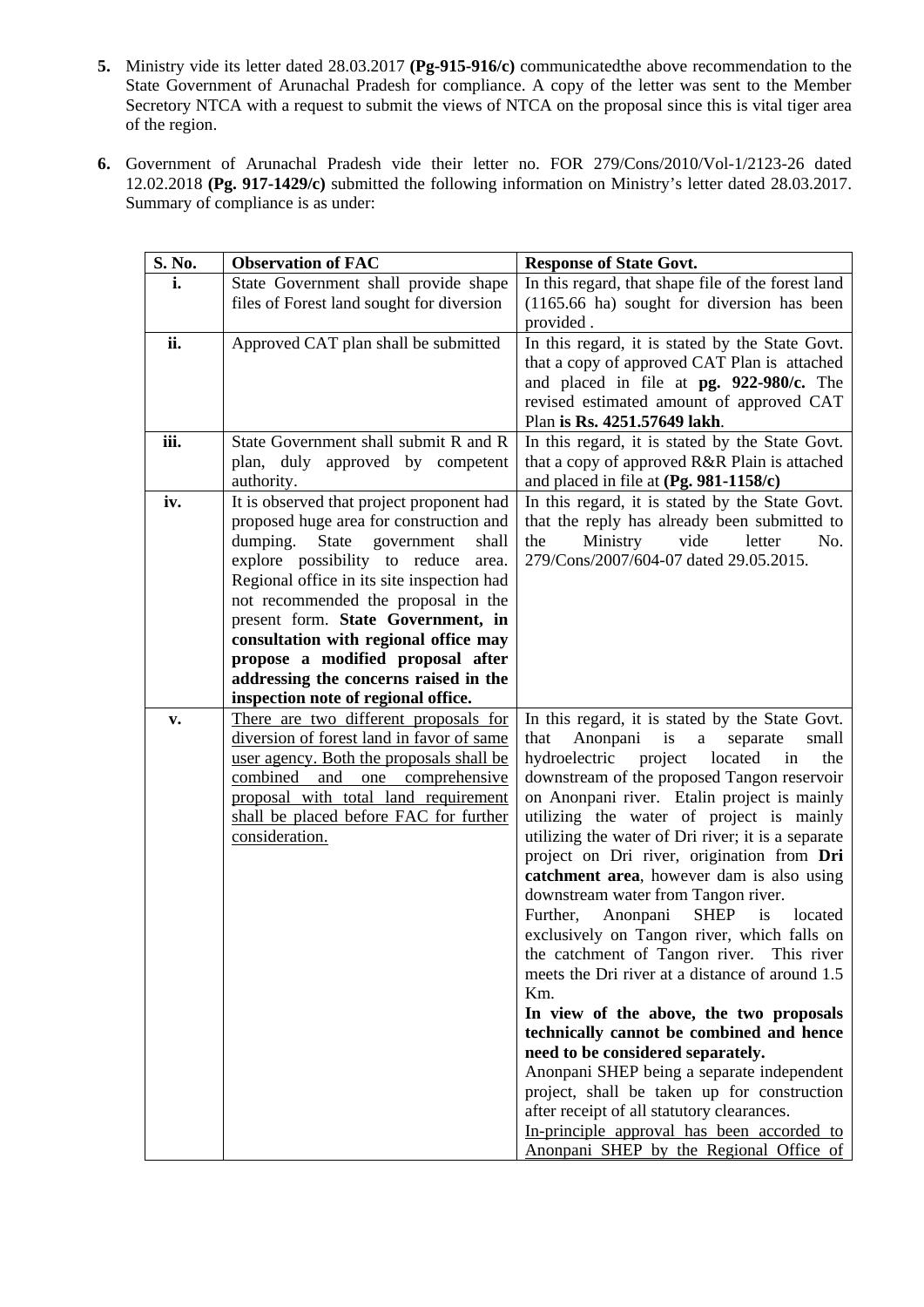|      |                                                                                           | Ministry, Shillong on 22.08.2017 as it deals                                          |
|------|-------------------------------------------------------------------------------------------|---------------------------------------------------------------------------------------|
|      |                                                                                           | with catchment<br>area of Tangon<br>river                                             |
|      |                                                                                           | Annexure – IV(pg. 1159-1160/c).                                                       |
| vi.  | The CA area shall be revised. State                                                       | In this regard, it is reported by the state govt.                                     |
|      | government shall provide shape file of                                                    | that the total requirement of CA land against                                         |
|      | CA land.                                                                                  | the project is 2331.32 ha. An area of 490 ha                                          |
|      |                                                                                           | has been identified by the DFO, social                                                |
|      |                                                                                           | Forestry Division Tawang, at Shocktsen VFR                                            |
|      |                                                                                           | andBleteng VFR (190 ha).<br>$(300 \text{ ha})$                                        |
|      |                                                                                           | Necessary documents against 490 ha of land                                            |
|      |                                                                                           | such as suitability certificate, Geo Reference                                        |
|      |                                                                                           | of both the CA land and layout plan have been                                         |
|      |                                                                                           | attached at <b>annexure-V</b> (pg. $1161-1173/c$ )                                    |
|      |                                                                                           | Remaining area i.e, 2331.32 ha $-490$ ha $=$                                          |
|      |                                                                                           | 1841.32 ha has been identified by the DFO,                                            |
|      |                                                                                           | Anini Social Forestry Division in 25 plots.                                           |
|      |                                                                                           | Necessary documents against 1841.32 ha such                                           |
|      |                                                                                           | as suitability certificate, Geo Reference of the                                      |
|      |                                                                                           | CA lands and layout plan have been attached                                           |
|      |                                                                                           |                                                                                       |
| vii. | The proposed project falls under the                                                      | at annexure-VI (pg. 1174-1313/c)<br>In this regard, it is reported by the state govt. |
|      | richest bio-geographical province of the                                                  | that as per certificate issued by the Principal                                       |
|      | Himalayan zone and falls under one of                                                     | investigator Wildlife Institute of India, a team                                      |
|      | the mega bio-diversity hotspots of the                                                    | comprising of 15 persons will be visiting and                                         |
|      | world. The proposed project location                                                      | conducting the study from January to                                                  |
|      | falls at the junction of the Paleoarctic,                                                 | September 2018 (annexure-VIII) Pg. 1314/c                                             |
|      | Indo-Chinese, and Indo-Malayan bio-                                                       |                                                                                       |
|      | geographic regions having luxuriant                                                       |                                                                                       |
|      | forests and plethora of flora and fauna.                                                  |                                                                                       |
|      | About 6 Globally Threatened mammal                                                        |                                                                                       |
|      | species are found in this region of                                                       |                                                                                       |
|      | which 3 are endangered and 3 are under                                                    |                                                                                       |
|      | vulnerable category. About 680 bird                                                       |                                                                                       |
|      | species have been recorded from this                                                      |                                                                                       |
|      | region which is about 56% of total bird                                                   |                                                                                       |
|      | spcies of India. Among them 19 are                                                        |                                                                                       |
|      |                                                                                           |                                                                                       |
|      | Globally Threatened and 10 Near<br>Threatened.<br>It has<br>$4\overline{ }$<br>Critically |                                                                                       |
|      |                                                                                           |                                                                                       |
|      | Endangered, 2 endangered and 13                                                           |                                                                                       |
|      | vulnerable species. This makes this area<br>a very important place in terms of            |                                                                                       |
|      | conservation of globally threatened bird                                                  |                                                                                       |
|      | species. It also has 3 very rare restricted                                               |                                                                                       |
|      | range endemic bird species. This entire                                                   |                                                                                       |
|      |                                                                                           |                                                                                       |
|      | region falls under, IUCN management                                                       |                                                                                       |
|      | categories III, IV, Endemic Bird Area,                                                    |                                                                                       |
|      | Global Biodiversity Hotspot, and Key                                                      |                                                                                       |
|      | Biodiversity Area<br>indicating<br>its                                                    |                                                                                       |
|      | importance at global scale. The Chief<br>Conservator<br>of<br>Forest                      |                                                                                       |
|      | however,                                                                                  |                                                                                       |
|      | mentions few mammal<br>and plant                                                          |                                                                                       |
|      | species. In fact this area has more                                                       |                                                                                       |
|      | biodiversity than any other part of the                                                   |                                                                                       |
|      | country. Another independent study                                                        |                                                                                       |
|      | using camera traps captured a total of                                                    |                                                                                       |
|      | 12 individual tigers and 8 individual                                                     |                                                                                       |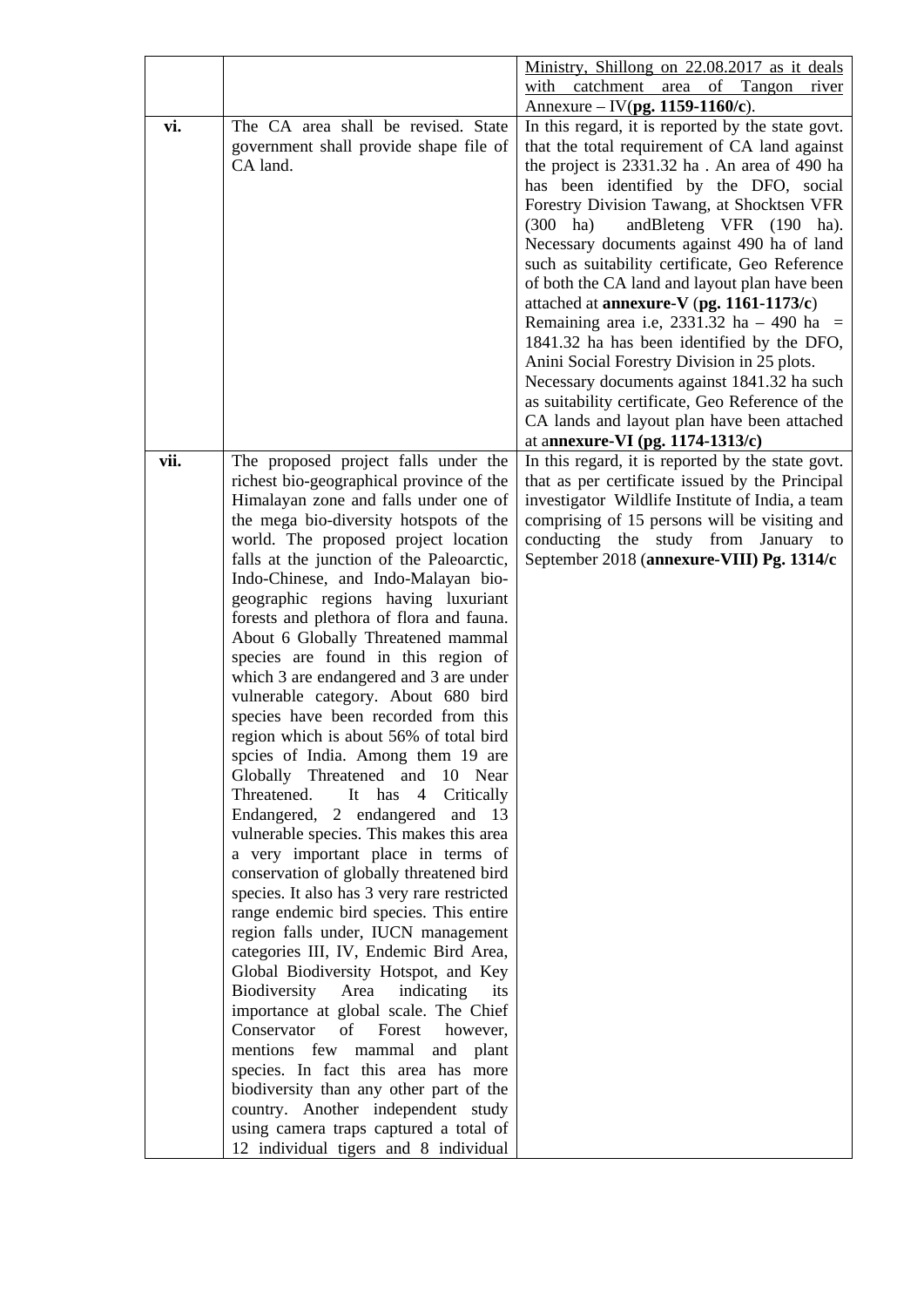|       | clouded leopards at various locations in    |                                               |
|-------|---------------------------------------------|-----------------------------------------------|
|       | Dibang Valley. A large majority, above      |                                               |
|       | 60%, of the camera traps were placed        |                                               |
|       | outside Dibang Wildlife Sanctuary           |                                               |
|       | which shows that both species are not       |                                               |
|       | only abundant but also very widespread      |                                               |
|       | the district. Therefore, FAC<br>in          |                                               |
|       | conducting multiple<br>recommend            |                                               |
|       | seasonal replicate studies<br><sub>on</sub> |                                               |
|       | biodiversity assessment<br>by<br>an         |                                               |
|       | internationally credible institute as the   |                                               |
|       | current study (EIA) is completely           |                                               |
|       | inadequate in this regard.                  |                                               |
| viii. | FAC also direct to take views of NTCA       | In this regard, it is reported by the State   |
|       | since this is vital tiger area of the       | Government that NTCA to furnish the views     |
|       | region.                                     | to FAC on this point.                         |
| ix.   | There are a number of representations       | In this regard, it is reported by the State   |
|       | received regarding the project and          | Government that as stated by the User         |
|       | project proponent is advised to provide     | Agency, representations received earlier have |
|       | clarification on the same.                  | already been replied/clarified<br>the<br>to   |
|       |                                             | MoEF&CC. However, they are not aware of       |
|       |                                             | any representation (s) received regarding the |
|       |                                             | project.                                      |

- **7.** The shape file as provided examined by DSS Cell of FC Division and their report may kindly be seen at pg.**1 430-1434/c.** The major observations in said report are as under:
	- **a) In case of land proposed for Diversion:** Calculated area of forest land proposed for diversion is found 1164.10 Ha. Proposed area for diversion classified as Inviolate area as per **DSS Decision Rule No. 1 & 2, falls under Inviolate category**.

land as Non-Forest in terms of forest classes (as per the ISFR 2015) based on the interpretation of satellite data period 2013-2014. Out of total forest area proposed for diversion, 134 ha. of land having the canopy density of Very dense forest, 267 ha. of land as Moderately dense forest, 625 ha. of land as Open Forest and 82 ha. of

- requirement of CA land of 2331.32 Ha (as per proposal). Thus, there is discrepancy of 6.17 Ha area as observed in CA land. Density classes of proposed CA patches (based on interpretation of satellite **b) In case of CA Sites:** CA sites of 488.08 Ha has been identified in Tawang Forest Division in two patches & CA sites of 1837.07 Ha has been identified under Anini Social Forestry Division in Twenty-Five Patches. Thus, an area of 2325.15 Ha. CA land has been proposed instead of data period 2013-14) as per ISFR 2015, is given & may kindly seen in DSS report. Out of total 2325.15 Ha area proposed for identified CA land, **287 ha. of land having the canopy density of Very dense forest & 729 ha. of land as Moderately dense forest**.
- **8.** It has been decided by the Ministry and communicated (**Pg.1435/c**) to APPCCF, Regional Office vide
- this Division's OM dated 14.05.2018(Pg.1436/c) for their comments on the proposal. Ministry's letter dated 14.05.2018(**Pg.1435/c**) for **convening a meeting by in RO Shillong to discuss the proposal with the concerned officials of State Government and submit the revised proposal, as sought by FAC for consideration in the Ministry.** Member Secretary, NTCA was also reminded vide
- **9.** The APCCF (C), RO (NEZ), Shillong vide his letter No. 8-20/2014-FC/3740-41 dated 15.02.2019 (**Pg.1437-1438/c**) referring to this Ministry's letter No. 8-20/2014-FC dated 14.05.2018 informed that the Regional Office, Shillong conducted meetings with Nodal Officer (FCA), Arunachal Pradesh and User Agency on 17.09.2018 and 23.10.2018. The Minutes of both the meetings were forwarded to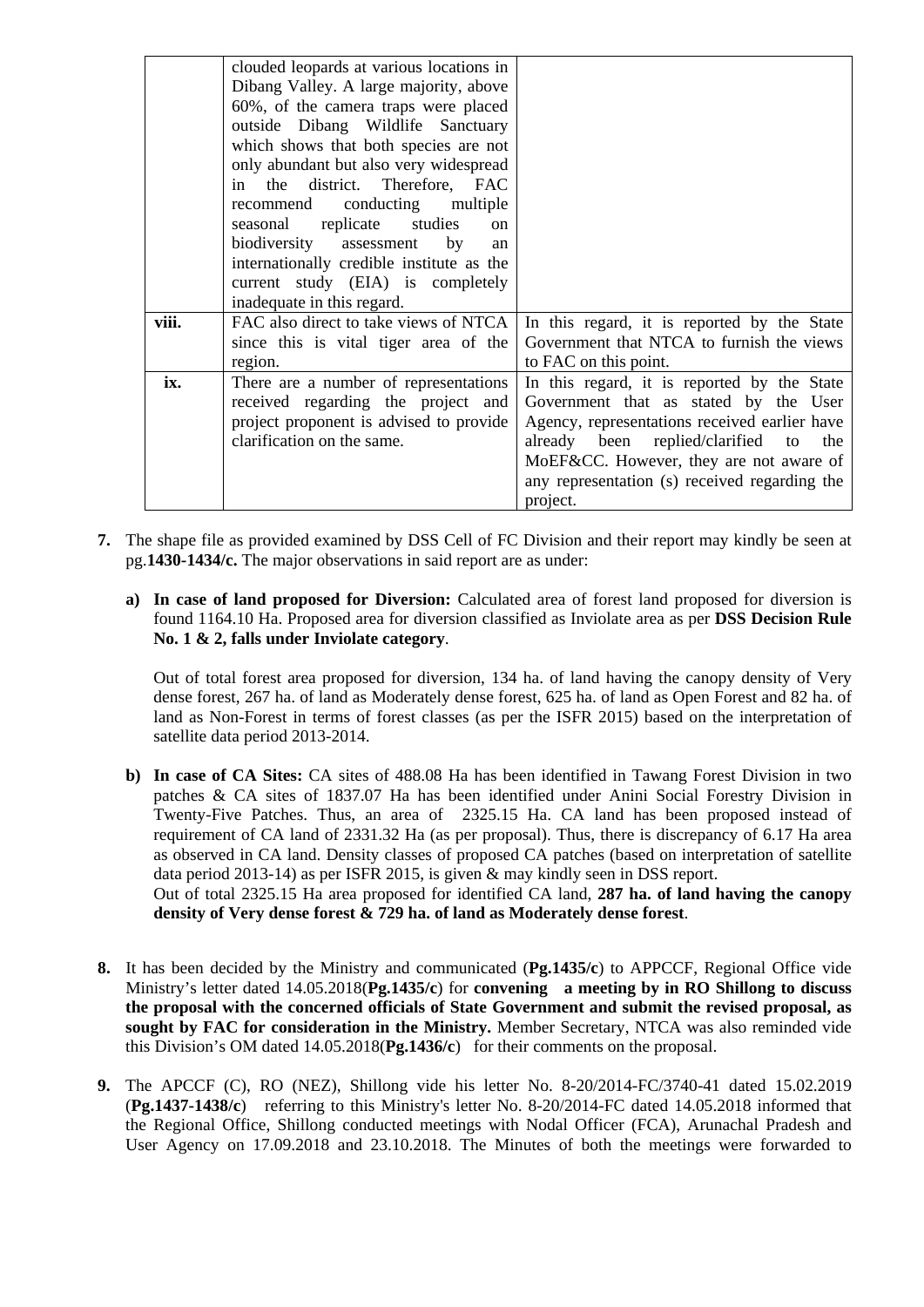Ministry by Regional office, Shillong vide letter No. 8-20/2014-FC/2078-80 dated 24.09.2018 and letter No. 8-20/2014-FC/2690-94 dated 24.10.2018 respectively.

- **10.** It is further informed that the PCCF (A&V) & Nodal officer (FCA), Govt. of Arunachal Pradesh has forwarded the required information as per the minutes of the meeting vide State Govt. letter FOR 2 . 79/Cons/2010/Vol-I/203-205 dated 06.02.2019(**Pg.1439-1601/c**) and the same in Original is forwarded herewith for further necessary action as deemed fit.
- 11. It is mentioned in the minutes of the meeting held on 23.10.2018 in the O/o APCCF, MoEF, NERO, Shillong on the issue of diversion of 1165.66 ha of forest land for construction of Etalin Hydro Electric Project (3097 MW) in Dibang Valley District of Arunachal Pradesh by M/s Etalin Hydro Electric Power Company Limited, Arunachal Pradesh that the Ministry of Environment and Forests vide Letter No. 8- 20/2014-FC dtd. 14th May, 2018 directed the Regional Office, Shillong to convene a meeting to discuss the proposal with the concerned officials of State Govt. on the observations of FAC meeting held on inspection had not recommended the proposal in the present form. State Govt. in consultation with the *Re gional Office may propose a modified proposal after addressing the concerns raised in the inspection note of Regional Office. But the State Govt. has submitted their response on Ministry's Letter of even*  28.02.2017. The FAC inter-alia observed that *"project proponent had proposed huge area for construction and dumping. State Govt. shall explore possibility to reduce area. Regional Office in its site number dtd. 08.03.2017 without consultation with Regional Office, Shillong"*.

clarified by the User Agency and State Forest Department. The meeting was again held on 23.10.2018. Th e list of the participants is placed as Annexure I. The Regional Office earlier conducted a meeting on 17.09.2018 and certain issues were to be

Pre sident (Hydro) of Jindal Power, made a detailed presentation on the Project. The following points em erged for clarification in writing from the User Agency: - Shri DheerajMarwaha, Deputy General Manager (Hydro) and Shri Anil Dhar, Associate Vice

- **(i)** CAT Plan and RR Plan copies have been provided by the User Agency during the meeting.
- **(ii)** User Agency informed that Anonpani Hydro Electric Project of 22 MW is given 'in principle' approval and same shall be processed for final approval in due course. This Project is mainly required for construction purpose of Etalin Hydro Electric Project and later on the power generated shall be sold through the grid as the case may be.
- **(iii)** User Agency informed that after approval of Dibang Basin Studies by MoEF&CC, proposal of Etalin HEP (3097 MW) for grant of Environment Clearance was again considered & discussed in the 1st and 2nd meeting of re-constituted Expert Appraisal Committee (EAC) for River, Valley and Hydroelectric Power Projects held during December' 2016 and January' 2017. EAC in its meeting of January' 2017 recommended the Environmental Clearance of Etalin HEP.
- labour establishments (no. of units) is required during the peak construction days and **(iv)** User Agency informed that the requirement of construction area has been reduced from 64.99 ha to 57.25 ha. It was discussed that **the User Agency should give in writing as how many how many units shall be required during operation stage.**It may be also worked out as some area can be diverted only for temporary phase due to pre-fabricated structures and can be restored with green cover. Further, area required for muck dumping can also be reclaimed. It was also discussed that the area requirement for magazine, workshop, school, hospital, etc., seems to be on a higher side which has been justified by the User Agency in the presentation with the reasons being topographical factors.
- **(v) The User Agency justified that the exact breakup, in terms of length and width of the different units, cannot be given at this stage due to topography and undulating terrain**.
- **(vi)** It was clarified that NHIDCL is already taking up double-laning of existing Hunli-Anini road nearby and User Agency doesn't require any additional road in that aspect. However, in the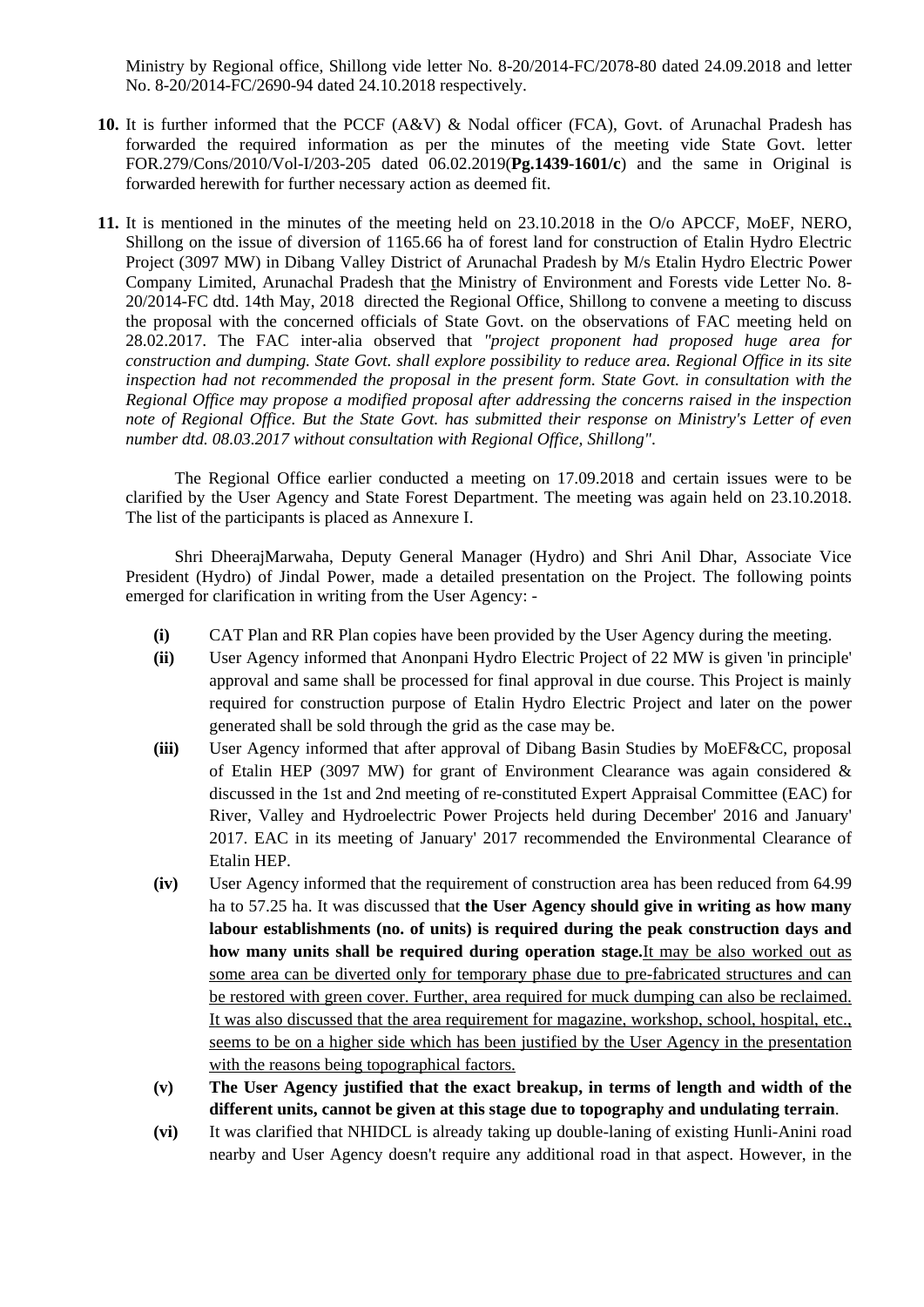Project area, different roads leading to 'Adits' shall be constructed. After the construction is over, the roads will be defunct and can be restored and reclaimed as green cover. The User Agency shall submit undertaking accordingly.

- (vii) Regarding query on the transmission line, it was informed by User Agency that Central on. Transmission Utility (CTU) shall work on this and necessary process will be initiated later
- **(viii)** User Agency informed that Tail-Race Tunnel (TRT) is already included in the main segment of powerhouse. Regarding 35.5 ha of notional area, it was informed that it consists of 6.39 ha De-silting area, 14.27 ha Dri Head-Race Tunnel (HRT) and 14.84 Tangon Head-Race Tunnel (HRT).
- (ix) PCCF, Arunachal Pradesh & User Agency informed that the Chief Secretary's Certificate about non-availability of non-forest land for taking up CA is already furnished. Copy of the same may be provided to Regional Office for records.
- **(x)** Regarding Multiple-Seasonal Replicate studies, it was informed that Wildlife Institute of India has already submitted draft report. User Agency/Forest Department of Arunachal Pradesh shall send the same after finalization.
- **(xi) Viewpoint of National Tiger Conservation Authority is still awaited.**
- (xii) PCCF, Arunachal Pradesh and DFO, Anini Forest Division informed that an area of 1841.32 490 ha in Tawang Forest Division. Regional Office doesn't have copy of details of area ha has been identified in degraded Village Reserve Forest in Anini Forest Division besides identified in Anini Forest Division and the same shall be provided by the State Government.
- **12.** The above facts were examined in light of recommendation of FAC held on 28.02.2017 and observed that:
	- **(i)** The proposal has neither been revised nor consolidated in light of recommendation of FAC.
	- **(ii)** WII Report has not yet been finalized.
	- **(iii)** Certain documents including CA details are yet to be received by RO, Shillong.
	- **(iv)** Views of NTCA are yet to be received.
- **13.** Accordingly, Ministry vide its letter dated 05.03.2019 **(Pg.1612/c)** requested the State Government to provide the certain information as sought by RO, Shillong including final WII report to them and Regional Office, Shillong was also requested to **examine the proposal including CA sites in accordance with the recommendation of FAC and latest guidelines**.
- **14.** NTCA was also reminded on 05.03.2019 **(Pg.1611/c)** again for their views on the instant proposal, but the same is still awaited.
- **15.** Now, the Regional Office, Shillong vide their letter no. 8-20/2014-FC-2484-85 dated 30. 09.2019 **(Pg.1931-2525/c)** in response to Ministry's letter dated 05.03.2019 informed that a revised prop osal for Hydro Electric Project (3097 MW) in Dibang Valley District of Arunachal Pradesh was submitted by M/s that the State Govt. submitted their response on Ministry's letter of even number dated 08.03.2017 may convene a meeting to discuss the proposal with the concerned officials of State Govt and submit the diversion of 1165.66 ha (including 91.331 ha underground area) of forest land for construction of Etalin Etalin Hydro Electric Power Company Limited, Arunachal Pradesh. It is also intimated by RO, Shillong without consultation with Regional Office. Hence, the Ministry decided that the Regional office, Shillong revised proposals, as sought by FAC for consideration in the Ministry.

In response to Ministry's letter dated 14.05.2018, a meeting was held on 17.09.2018 in the Chamber of APCCF (C), MoEF& CC, NERO, Shillong wherein certain points were discussed as follows:

- *i.* The CAT Plan and R & R Plan copies are not available with Regional Office, the Nodal Officer Arunachal Pradesh shall send the same which are duly approved by the Competent Authority for *reference in the next meeting.*
- *in-principle approval by the Regional Office, Shillong on 22.08.2017 and the User agency ii. Another project by the same user agency vizAnonpani Hydro-Electric Project of 22 MW was given*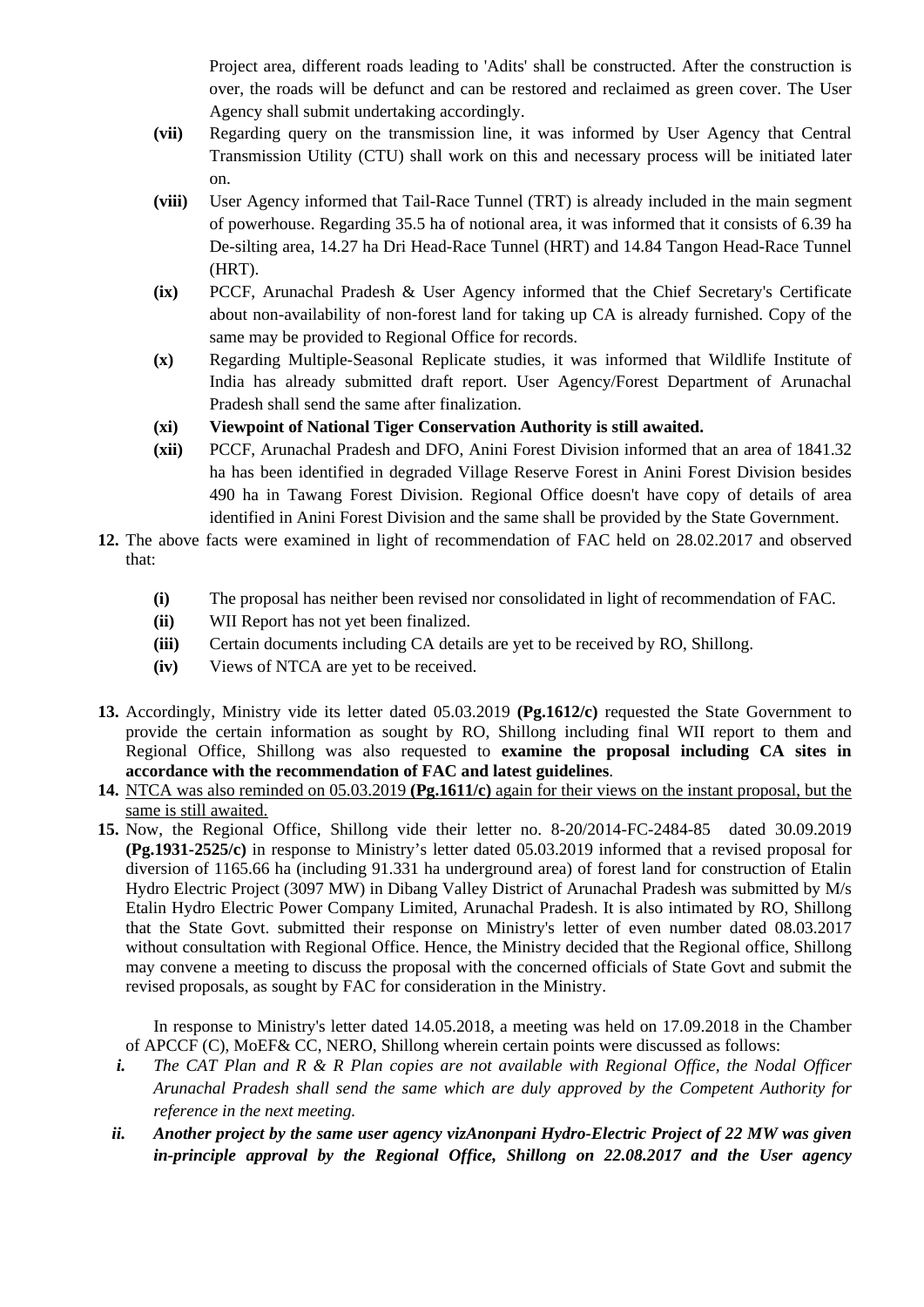*representative could not reply as to why compliance to in-principle approval has not been done as so far. He informed that this HEP of 22 MW is for construction purpose of the project of 3097 W. M*

- hearing process for the environmental clearance is over. In this connection, a reference was made to *iii. The status of environmental clearance was not confirmed through the representative informed that a representation submitted by villagers of Etalin.*
- *iv. In the proposal submitted the requirement of construction area for labour camps, contractors has been shown as 64.99 ha on enquiry that why this area could not be reduced in terms of combine colony for contractors and labourers, temporary sheds during construction stage only and two level residential structures the same could not be answered. It is also discussed as pointed out by representatives that there will be 12,000 labourers in total, the area may be considered for temporary diversion and after the construction is over it can be restored as forest.*
- *v. The construction area was shown as total area without details of breakup in terms of length and width*
- *vi. The approach road of the project area was not made clear as whether only existing road will be used or there is widening of road or a new construction of road to the project site.*
- *vii. The area for transmission line from the power house to main feeder line has not been worked out in the project proposal.*
- *In the proposal there is mention of 35.5 ha area as notional area. It was not made clear as what is the viii. purpose of keeping this area.*
- *ix.* There is no mention of tail race tunnel. The area requirement is also not clarified/ mentioned.
- **x.** The Chief Secretary's Certificate about unavailability of non-forest land has not been submitted so *far.*
- *xi.* The MoEF has made a mention that Multiple Seasonal Replicate Studies by an internationally credible institute to be made and submitted. The Nodal Officer informed that the Wildlife Institute of *India has been engaged for the purpose and report is awaited.*
- *xii.* The National Tiger Conservation Authority's (NTCA) viewpoint on the project has not been made *available.*
- *xiii. Total requirement of CA against the project is 2331.32 ha an area of 490 ha s been identified by DFO,*  Social Forestry, Tawang and 1841.32 has been identified by DFO Anini, Social Forestry Division. *This has been mentioned in the State Government's letter dated 12.02.2018 to Ministry but copy has been furnised without enclousures to Regional office.*
- 16. The second meeting was held on 22.10.2018 for clarification on the above mentioned matters in the chambers of APCCF (C), MoEF&CC Regional Office, Shillong and proceeding of the meeting are as follows:
	- i. CAT plan and RR plan copies have been provided by the User agency during the meeting.
	- ii. The Regional office vide its letter dated 15.02.2019 informed about the minutes of the meeting held on 17.09.2018 and 22.10.208 wherein a copy has been forwarded to Ministry vide letter dated 24.09.2018 and 24.10.2018 respectively. It was also informed to Ministry that out of the total of 1165.66 ha land required for diversion in the forest proposal, an area of 424.83 ha is estimated to be reclaimed subsequent to commercial operation of the project. The user agency has revised the area required for construction activities for housing etc. But the total area **requirement remains the same as given in their Annexure IV. Hen ce, Regional Offices has**  requested Ministry for taking appropriate action accordingly.
- 17. It is further reported by the Regional Office, Shillong that the State Government of Arunachal Pradesh vide its letter dated 04.09.2019 has furnished the replies and clarification in re sponse to Regional office letter dated 24.10.2018 and 14.12.2018. The soft KML/ Shape files for total n umber of 25 CA patches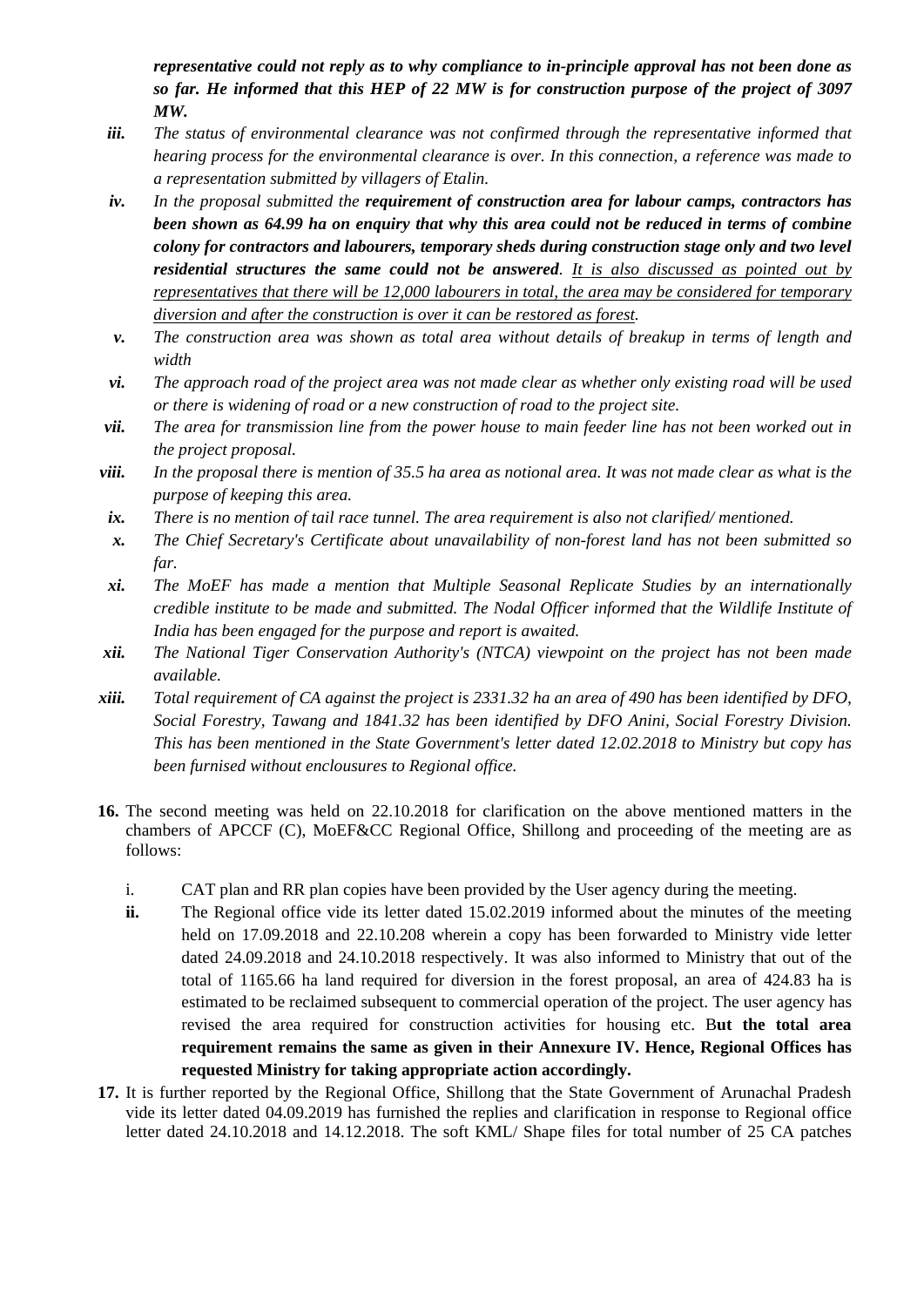proposed by State Govt have also been examined in this Regional office through DSS software and report enclosed (**Pg.1934-1946/c**).

It is mentioned by RO that the CA sites proposed may be considered. Even though there is a difference in the total area i.e. 1828 ha vis-a-vis 1841.32 ha (as stated by State Government)*. In View of the replies*  and clarification submitted by the State Government, Ministry may consider for further discussion in *the FAC.* 

|  |  |              | <b>18.</b> The major observation made by the DSS Cell of Regional Office (C), Shillong is summarized below: |
|--|--|--------------|-------------------------------------------------------------------------------------------------------------|
|  |  | $Area$ under |                                                                                                             |

| S. No.         | Forest<br>Division                                 | Patch Name                            | CA site Area<br>(Ha) | Area under<br>VDF &<br><b>MDF</b> | Observation                                                                                                                                                                                                                                                                |
|----------------|----------------------------------------------------|---------------------------------------|----------------------|-----------------------------------|----------------------------------------------------------------------------------------------------------------------------------------------------------------------------------------------------------------------------------------------------------------------------|
| $\mathbf{1}$   | <b>Anini Social</b><br>Forestry<br><b>Division</b> | Abayee-VFR                            | 101                  | 92                                | Google earth imagery<br>dated<br>12.11.2015<br>shows that the proposed<br>CA site located on the<br>top of the hill may be<br>considered as<br>Scrub<br>land.                                                                                                              |
| $\overline{2}$ |                                                    | Aguli-VFR                             | 123                  | 52                                | Google earth imagery<br>dated<br>31.12.2018<br>shows that this CA site<br>is devoid of trees.                                                                                                                                                                              |
| 3              | Anini Social Forestry Division                     | Akobe-Yuron<br><b>VFR</b>             | 98                   | 54                                | Google earth imagery<br>dated 26.11.2018 one<br>of CA<br>land<br>part<br>proposed on the top of<br>the hill seems to be a<br>rocky land and the<br>remaining part of CA<br>land proposed on the<br>surface of steep slope<br>considered<br>may<br><b>as</b><br>Scrub land. |
| $\overline{4}$ |                                                    | Akobe VFR                             | 40                   | 28                                | Google earth imagery<br>12.11.2015<br>dated<br>shows that this CA site<br>is devoid of tree cover.                                                                                                                                                                         |
| 5              |                                                    | Amboli                                | 52                   | $\overline{7}$                    | Google earth imagery<br>dated<br>31.12.2018<br>shows that this CA site<br>is devoid of tree cover.                                                                                                                                                                         |
| 6              |                                                    | <b>Angrim Valley</b><br><b>VFR-II</b> | 226                  | 46                                | As per Google earth<br>imagery<br>dated<br>18.11.2018, the CA site<br>is proposed on extreme<br>slope surface which is<br>almost<br>32<br>degree<br>gradient<br>and<br>may<br>considered as degraded<br>land.                                                              |
| $\overline{7}$ |                                                    | Angrim Valley<br>VFR-III              | 29                   | 12                                | As per Google earth<br>dated<br>imagery<br>18.11.2013, the CA site<br>is proposed on extreme<br>slope surface which is<br>almost<br>45<br>degree                                                                                                                           |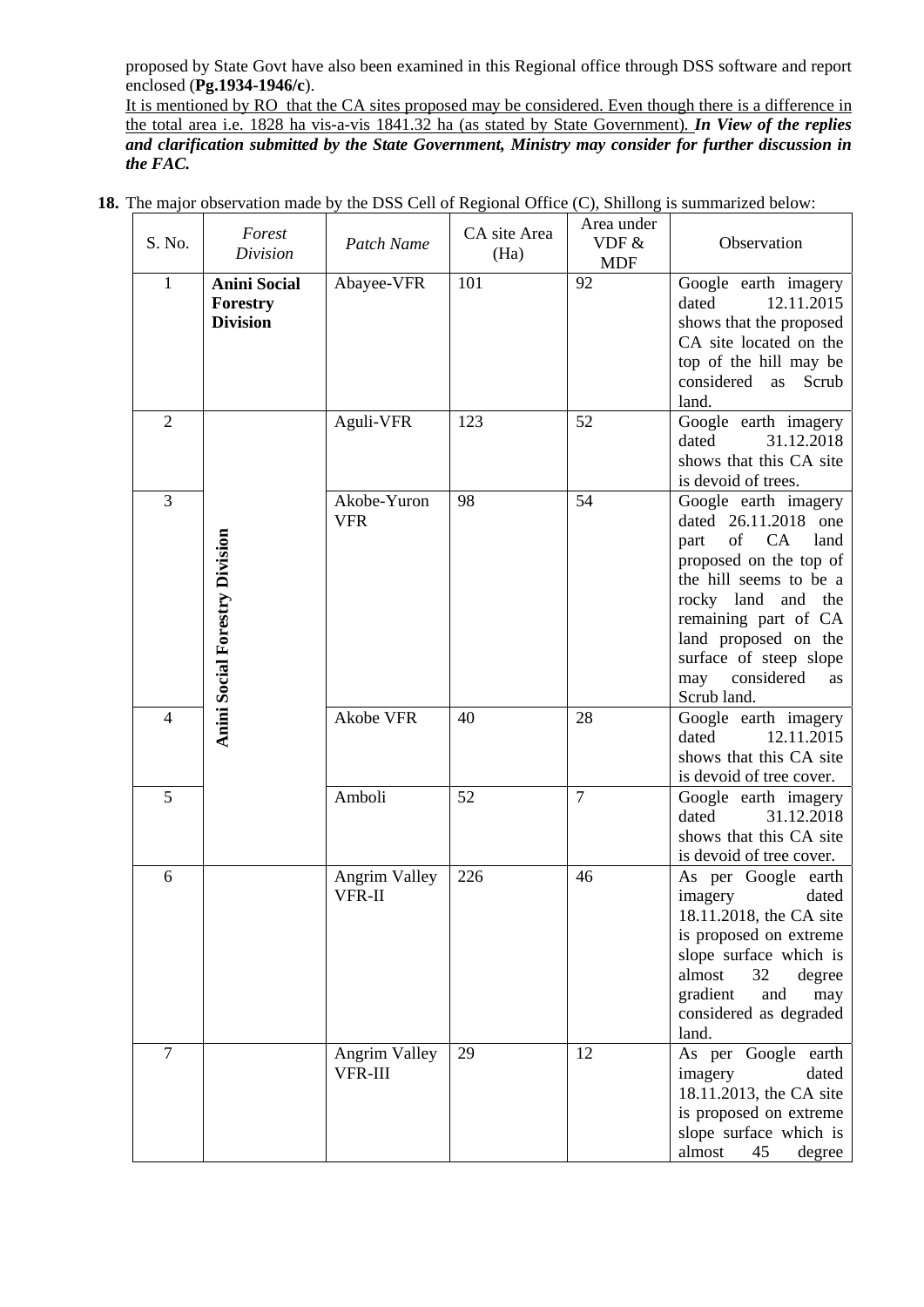|    |                  |     |    | gradient<br>and<br>may<br>considered<br>scrub<br>as                                                                                                             |
|----|------------------|-----|----|-----------------------------------------------------------------------------------------------------------------------------------------------------------------|
| 8  | Anrim Valley-I   | 43  | 26 | land.<br>As per Google Earth<br>imagery<br>dated<br>26.11.2018 only 3.58<br>ha area of proposed CA<br>land is covered with<br>Vegetation.                       |
| 9  | Apayee-VFR       | 43  | 14 | As per Google Earth<br>dated<br>imagery<br>31.12.2018 CA site is<br>proposed on hill top<br>and may considered as<br>Scrub land.                                |
| 10 | Aropo-VFR        | 90  | 45 | As per Google Earth<br>imagery<br>dated<br>23.11.2016 CA site is<br>proposed on hill terrain<br>at 30 degree inclination<br>and may considered as<br>Scrub land |
| 11 | Aunli-VFR        | 157 | 70 | As per Google Earth<br>dated<br>imagery<br>23.11.2016 CA site is<br>proposed on hill terrain<br>at 35 degree inclination<br>and may considered as<br>Scrub land |
| 12 | Ayeso VFR        | 58  | 21 | As per Google Earth<br>dated<br>imagery<br>23.11.2018 the CA site<br>is devoid of vegetation<br>cover                                                           |
| 13 | Chanli VFR-I     | 40  | 8  | As per Google Earth<br>dated<br>imagery<br>22.11.2015 the CA site<br>is devoid of vegetation<br>cover                                                           |
| 14 | Chanli VFR-II    | 37  | 30 | As per Google Earth<br>dated<br>imagery<br>26.11.2018 the CA site<br>is devoid of vegetation<br>cover                                                           |
| 15 | Emuli VFR        | 102 | 48 | As per Google Earth<br>dated<br>imagery<br>26.11.2018 the CA site<br>is devoid of vegetation<br>cover                                                           |
| 16 | <b>Idili VFR</b> | 55  | 41 | As per Google Earth<br>dated<br>imagery<br>12.11.2015 the CA site<br>is proposed on steep<br>slope surface and may<br>considered as degraded<br>land.           |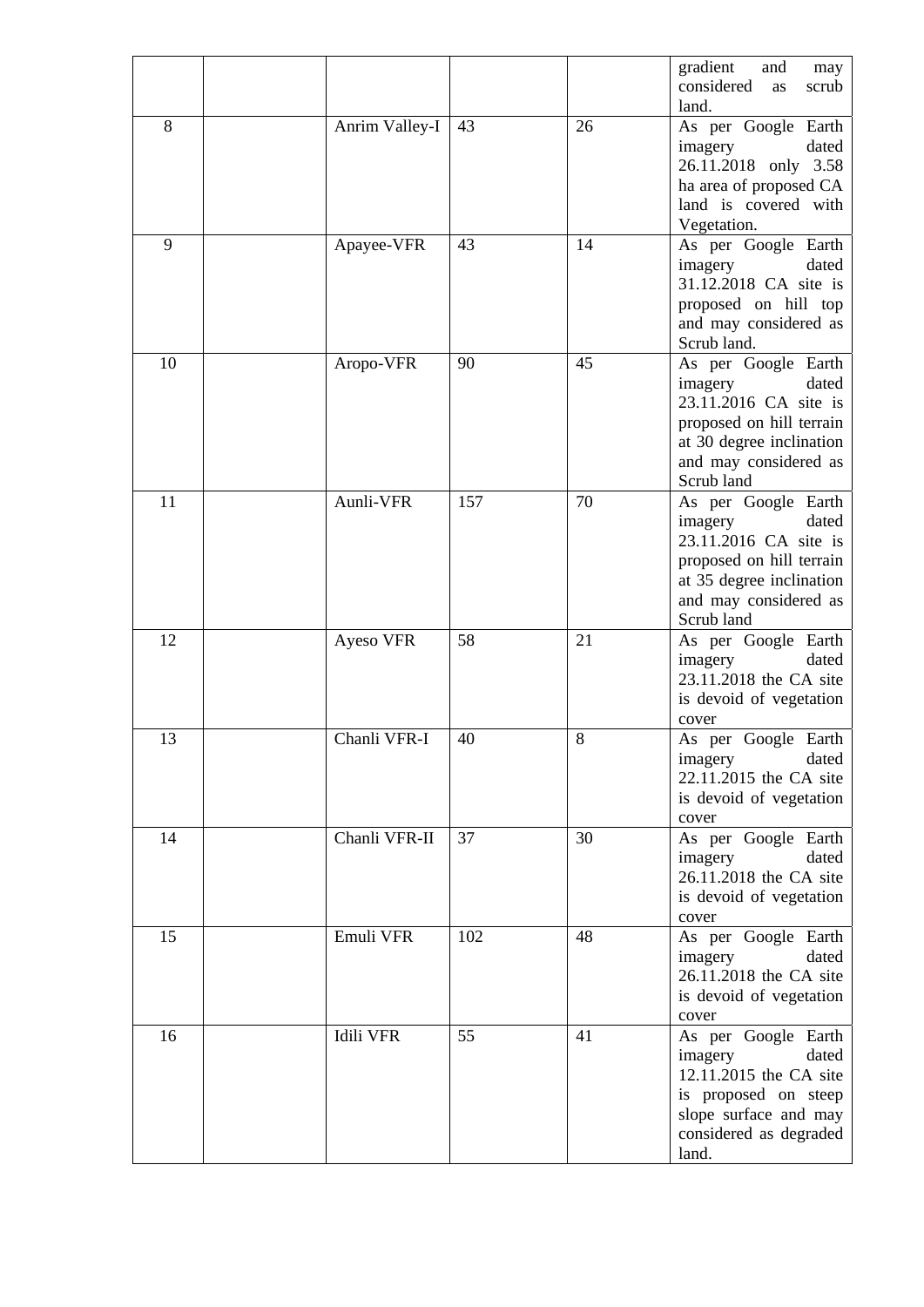| 17 | Mawali VFR-I  | 75  | 16 | As per Google Earth<br>imagery<br>dated<br>12.11.2015 the CA site<br>is proposed on steep<br>slope surface and may<br>considered as degraded<br>land. |
|----|---------------|-----|----|-------------------------------------------------------------------------------------------------------------------------------------------------------|
| 18 | Mawali VFR-II | 106 | 18 | As per Google Earth<br>imagery<br>dated<br>12.11.2015 the CA site<br>is proposed on steep<br>slope surface and may<br>considered as degraded<br>land. |
| 19 | Punli VFR-II  | 75  | 8  | As per Google Earth<br>dated<br>imagery<br>12.11.2015 the CA site<br>is proposed on steep<br>slope surface and may<br>considered as degraded<br>land. |
| 20 | Punli VFR-III | 65  | 41 | As per Google Earth<br>dated<br>imagery<br>12.11.2015 the CA site<br>is proposed on steep<br>slope surface and may<br>considered as degraded<br>land. |
| 21 | Punli VFR-IV  | 24  | 8  | As per Google Earth<br>dated<br>imagery<br>12.11.2015 the CA site<br>is proposed on steep<br>slope surface and may<br>considered as degraded<br>land. |
| 22 | Yuron VFR-I   | 77  | 32 | As per Google Earth<br>dated<br>imagery<br>26.11.2018 the CA site<br>is proposed on steep<br>slope surface and may<br>considered as degraded<br>land. |
| 23 | Yuron VFR-II  | 45  | 28 | As per Google Earth<br>imagery<br>dated<br>26.11.2018 the CA site<br>is devoid of vegetation<br>cover.                                                |
| 24 | Yuron VFR-III | 47  | 14 | As per Google Earth<br>dated<br>imagery<br>31.12.2018 the CA site<br>is proposed on steep<br>slope surface and may<br>considered as degraded<br>land. |
| 25 | Yuron VFR-IV  | 20  | 18 | As per Google Earth<br>dated<br>imagery                                                                                                               |